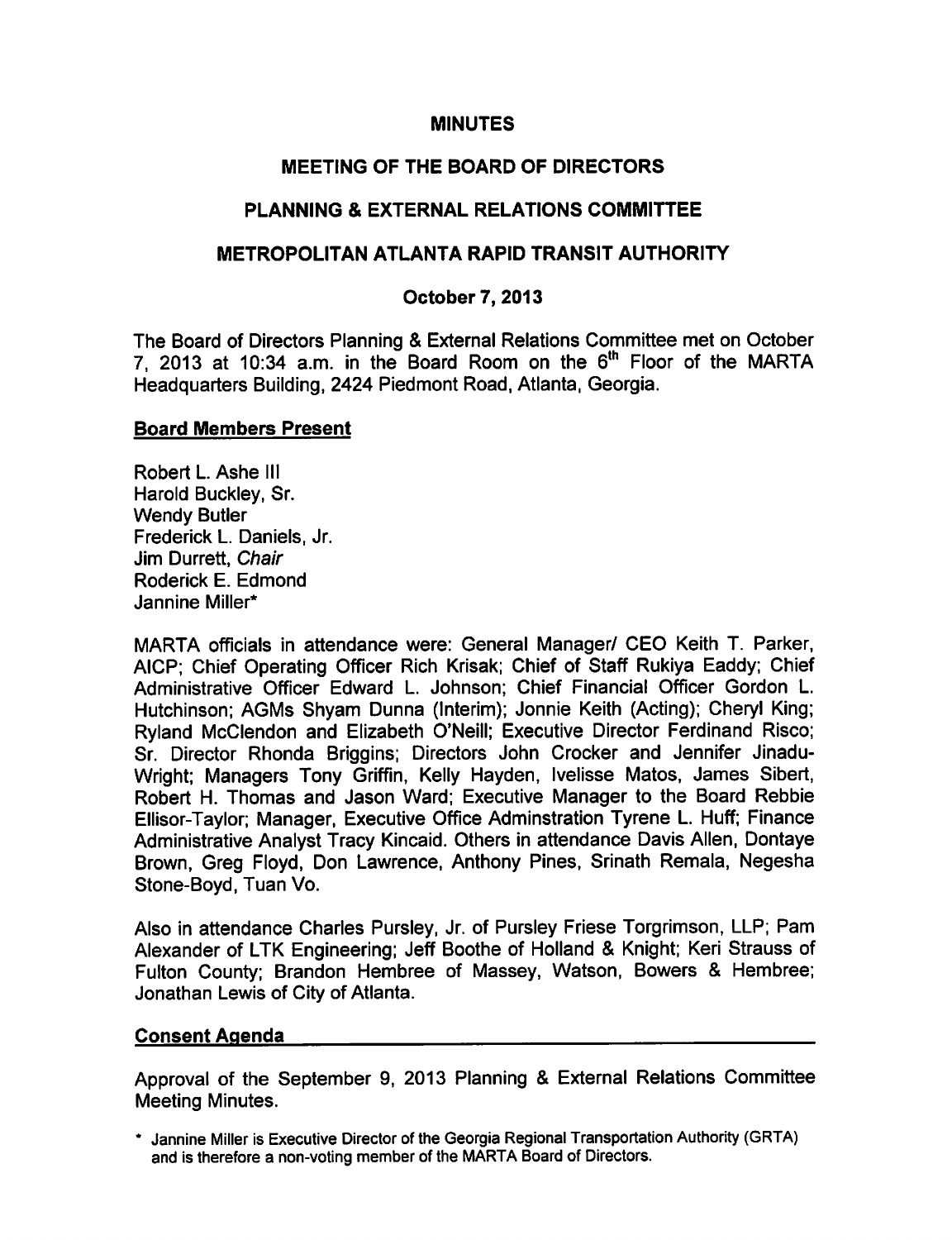On a motion by Dr. Edmond seconded by Mr. Daniels the Consent Agenda was unanimously approved by a vote of 4 to 0, with 4 members present.

#### Individual Agenda

### Resolution Authorizing Adoption of the Fiscal Year 2014 Bus, Rail and Mobility Service Standards

Mr. Hayden presented this resolution for Board of Directors' approval authorizing the adoption of the Fiscal Year 2014 Bus, Rail and Mobility Service Standards.

On motion by Mr. Buckley seconded by Dr. Edmond, the resolution was unanimously approved by a vote of 4 to 0, with 4 members present.

#### Briefing - Federal Legislative Overview

Mr. Boothe of Holland & Knight provided the Committee a briefing on Federal Legislative Overview.

### U.S. Government Shutdown Update

- Federal Government on October 1, 2013 officially shutdown
- May not get resolved until Congress runs up against the debt ceiling deadline
	- Treasury set October 17, 2013 as the date the ceiling must be raised or the US goes into default
- Continuing Resolution  $-$  FY13 Funding Levels
	- FTA release proportionate amount of formula monies
- Comprehensive Budget deal unlikely, while tax reform is still possible by year-end

### Highway Trust Fund/Mass Transit Account

- Highway Trust Fund and Mass Transit go into "default" in FY15
	- Sustainable funding source, i.e. increase in gasoline tax, vehicle miles travelled tax, etc. necessary to sustain current or expanded funding levels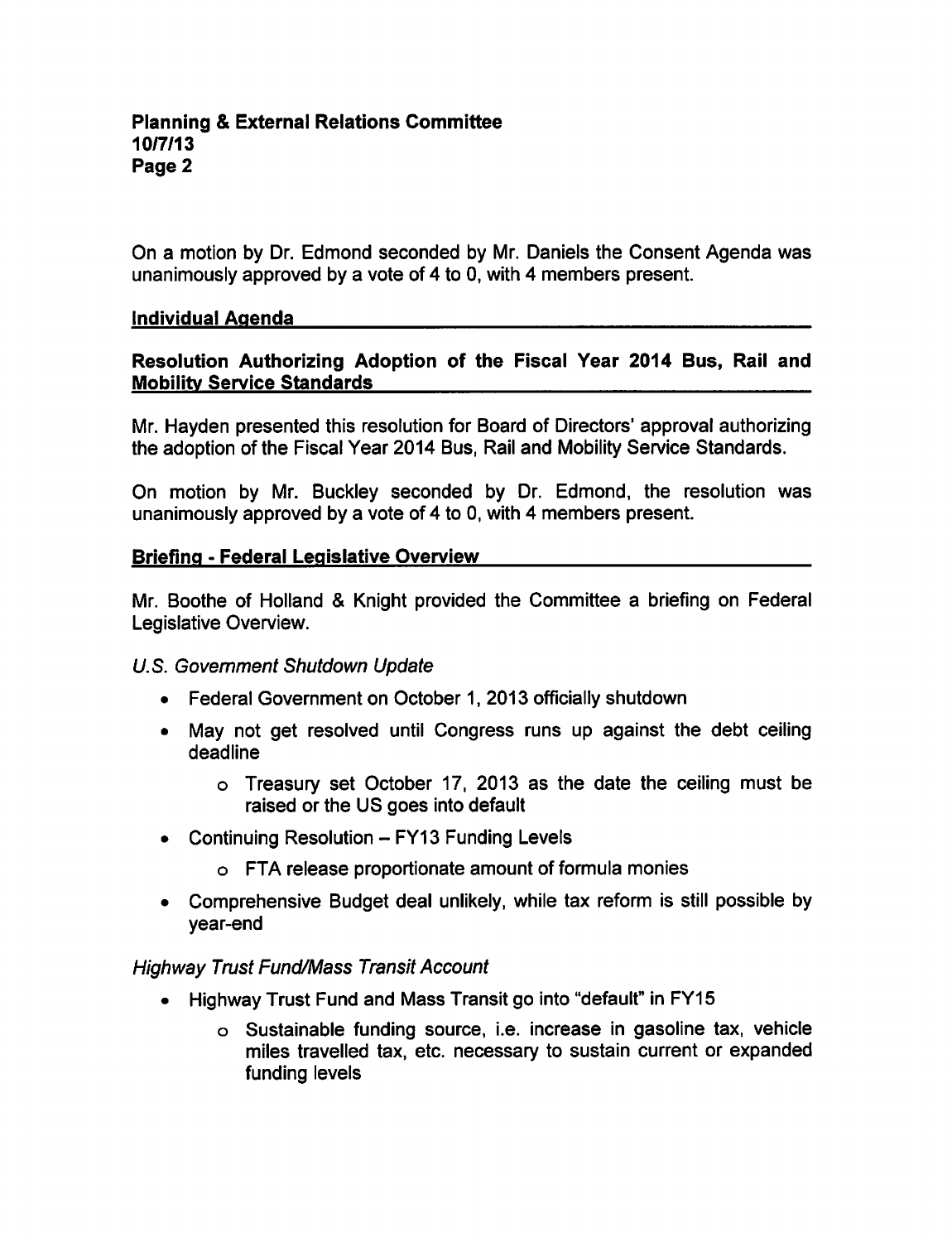- The hope is that tax reform provides cover to increase taxes in context of broader tax reform
	- Otherwise, unsure if there are votes to raise taxes in an election year
- Impacts of not identifying source of funding by Spring 2014 for FY15 and  $\bullet$ beyond
	- o Identify how much Section 5307 is used for Preventative **Maintenance**
	- Determining what service cuts will have to be implemented and begin Title VI process of reaching out to riders
	- Decision by Board whether and how to engage the public in communicating with Congress regarding impacts on bus riders

MAP-21 Reauthorization

- MAP-21 represented major rewrite of both the highway and transit titles
- Areas where changes could be proposed
	- Small and medium-sized transit systems to increase funding for bus and bus facility projects
	- $\circ$  In absence of new funding, will have to take funding from another program – likely the High Density and Fast Growing State Formula program
	- Expect House to address allocation of State of Good Repair monies between fixed guideway and high intensity bus
	- Need to increase authorization for Capital Investment Grants to address New Starts/Small Starts demand and expanded authority to include Core Capacity
	- Expect House to revisit the creation of Core Capacity program due to lack of funding

# New Starts/Small Starts

- Implementation  $\bullet$ 
	- FTA issued final rule to implement SAFETEA-LU in January 2013
	- FTA issued guidance to begin implementing changes in SAFETEA-LU and MAP-21 in mid-August 2013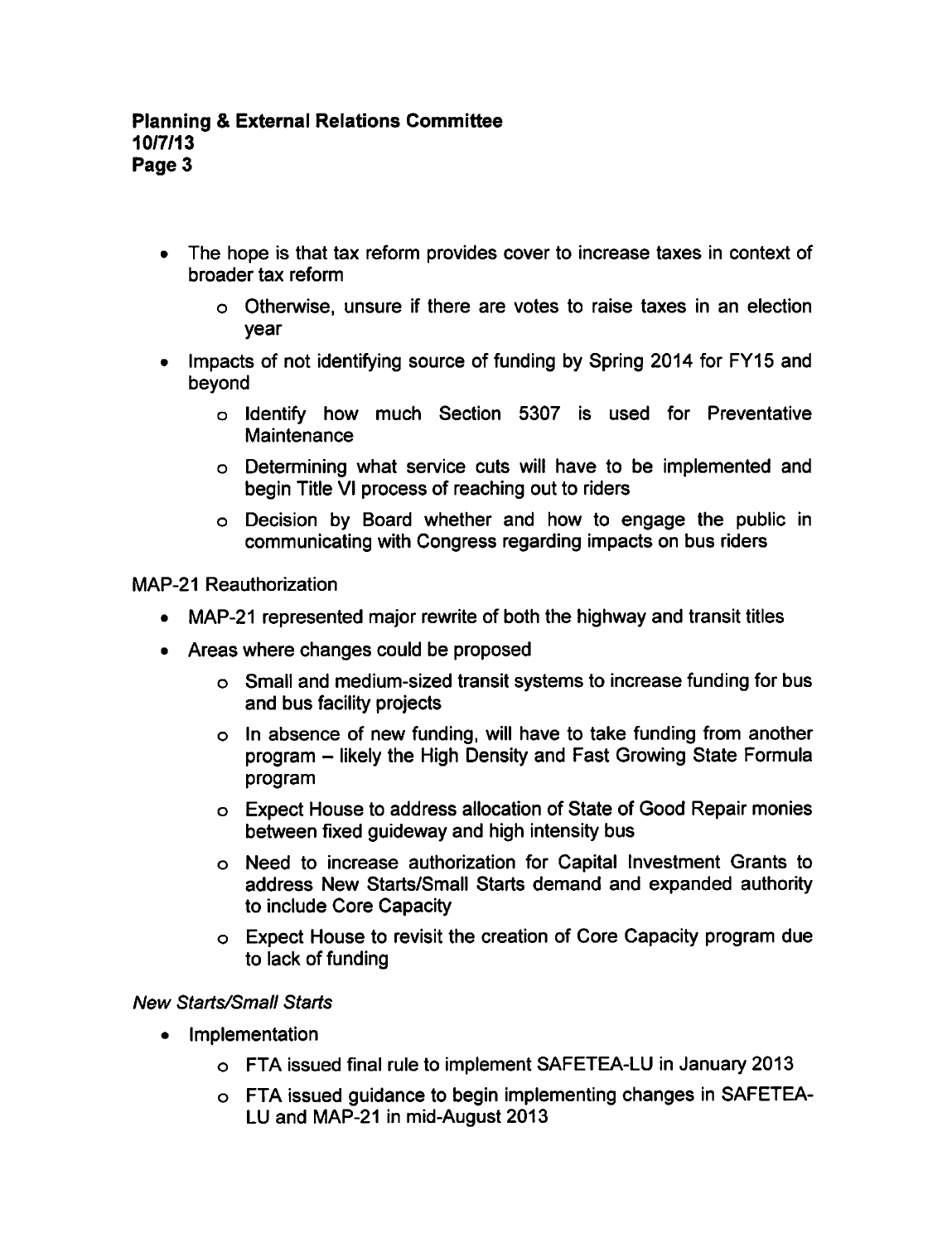- Proposed Rule for MAP-21 changes not expected until Spring 2014
- Key Changes
	- Streamlined project delivery by eliminating AA, Baseline Alternative and Engineering
	- $\circ$  Change in cost effectiveness measure no longer travel time saved, but riders/boardings  $-$  linking to existing transit system is critical

# Bus Rapid Transit

- **•** Eligibility
	- $\circ$  New Start projects (exceed \$250M in total cost) majority of project operate in a separated Right-of-Way (ROW) during peak hours, project is a substantial investment in a single route or defined corridor/subarea
	- Small Starts (less than \$250M in total cost and seeking less than \$75M) – majority of system does not operate in a ROW dedicated to transit use
	- Both must include features that emulate rail fixed guideway projects (FTA must define in rulemaking)
- BRT projects which do not have a majority of project in dedicated ROW fall within the smaller State of Good Repair program after seven years

# Core Capacity

- Capital Projects that increase capacity by ten percent (FTA to define capacity in rulemaking)
- Systems must be at capacity now or within five years
- Projects cannot be for State of Good Repair
- Project approval and delivery process very similar to New Starts/Small **Starts**

# State of Good Repair

- FTA must issue rulemaking to define "State of Good Repair"
- Similar to fixed guideway program, eligible projects impact funding after being in revenue service for seven years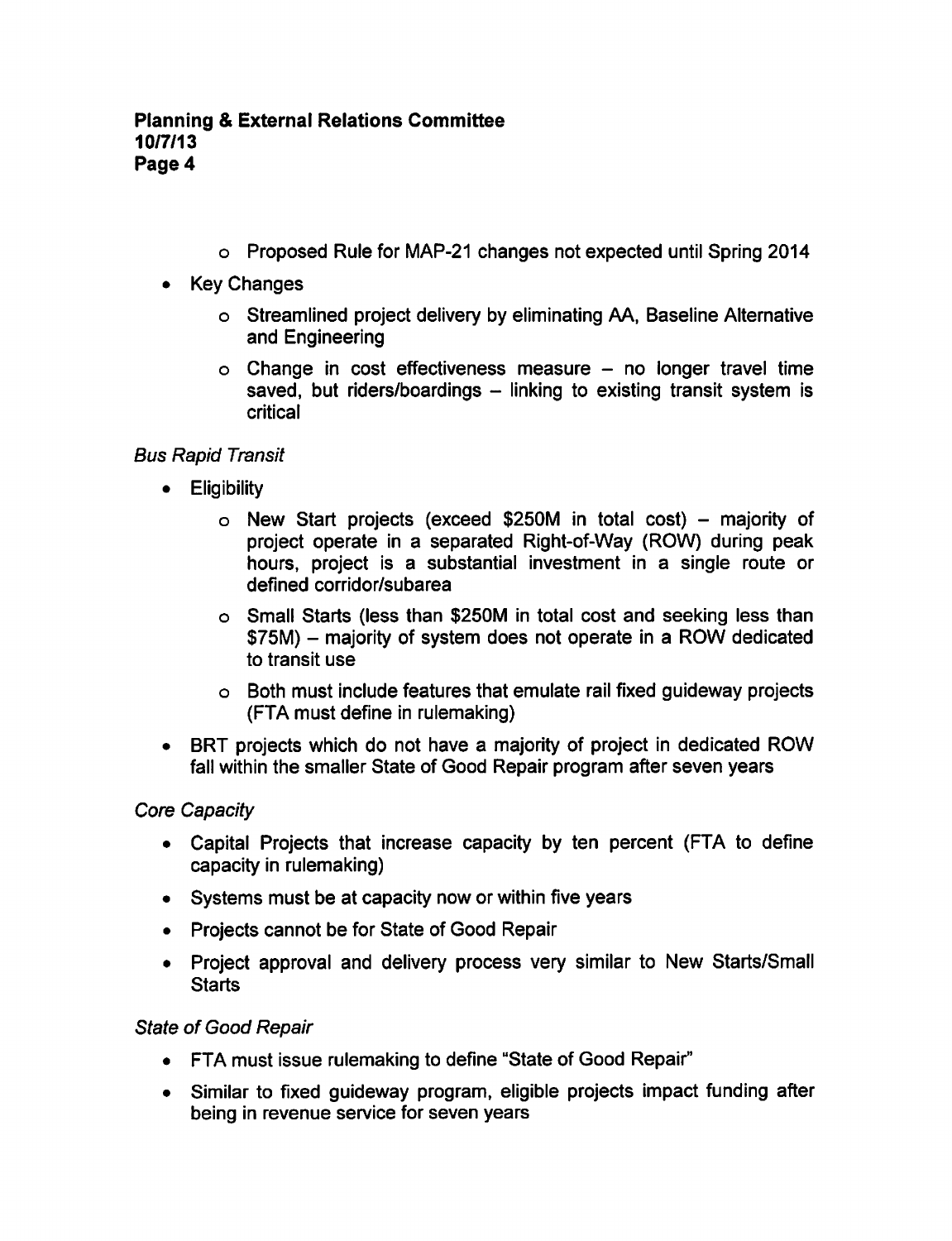- Two separate pots of funding
- BRT lacking majority of project operating in ROW dedicated to transit use during peak hour falls within small pot of funding
- Current design of I-20 BRT would result in project falling into small pot because project shares ROW with autos in HOV/HOT lane

### Public Private Partnerships

- Transportation Infrastructure Finance and Innovation Act (TIFIA)
- Public Private Partnership Pilot Program  $-$  up to three projects, one of which must be a Small Starts
- FTA is to develop model contract language and guidance for properties looking to employ Design-Build, Construction Manager at Risk and other project delivery approaches

Dr. Edmond asked if there is a sense from Congress that transportation is a priority.

Mr. Boothe said there is an awareness that a funding alternative is needed but no consensus.

Mr. Parker said Congress is definitely aware but they have so many issues in front of them.

### Briefing - Joint Development Update and Five-Year Plan Overview

Mr. Ward provided the Committee with an update on MARTA's Joint Development Program and Five-Year Plan.

### 5-Year TOD Strategic Plan Update

Future Development Guided by MARTA Board TOD Guidelines (adopted Nov 2010) - MARTA'S Overarching TOD Strategic Goals:

- 1) Generate Greater Transit Ridership through clustering mixed-use development around the stations and along corridors
- 2) Promote a sustainable, affordable and growing future for the people of Metro Atlanta
- 3) Generate a return on MARTA's transit investment through enhanced passenger revenues, greater federal support and development on MARTA property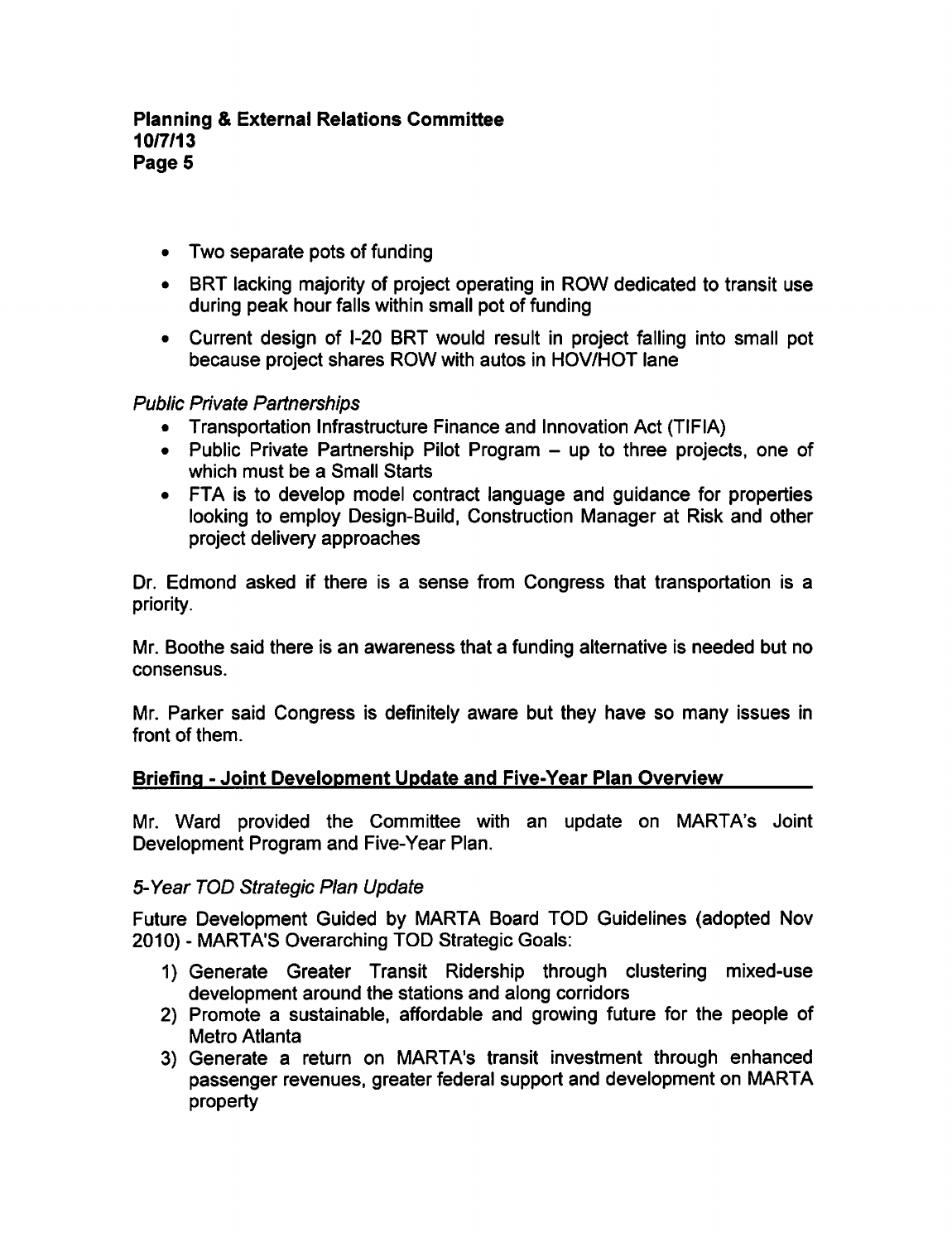# TOD Development Plan

- Plan's foundation originated from TOD Priority Matrix
	- Created to help prioritize staff's efforts and to provide guidance to Executive Management Team and MARTA Board of Directors
	- Communicate MARTA's Joint Development procedures and process to external groups
- Joint Development Offering Schedule  $\bullet$ 
	- o Short & Long Term

### Consultant Plan Assessment

- Tier 1
	- Minimum Invest Cost
	- Qualified Developer Interest
	- Site Suitability\*
	- Market Dynamics\*
- Tier 2
	- Land Use/ LCI Plans
	- Entitlement Process\*
	- Targeted Redevelopment Area (ex. TADs)\*
- $\bullet$  Tier 3
	- Adjacent large properties available for redevelopment
	- Walk Score

MARTA Staff originally included 3-tiers in the assessment of station viability for  $TOD -$  the consultant made changes to the tiered list

- The plan identified 10 stations that have the potential to have a Request  $\bullet$ for Proposal (RFP) solicitation for Joint Development within a 5-year time frame:
	- Brookhaven/ Oglethorpe
	- King Memorial Station
	- Edgewood/Candler Park Station
	- Lindbergh Center Station
	- Avondale Station
	- Hamilton E. Holmes Station
	- Medical Center Station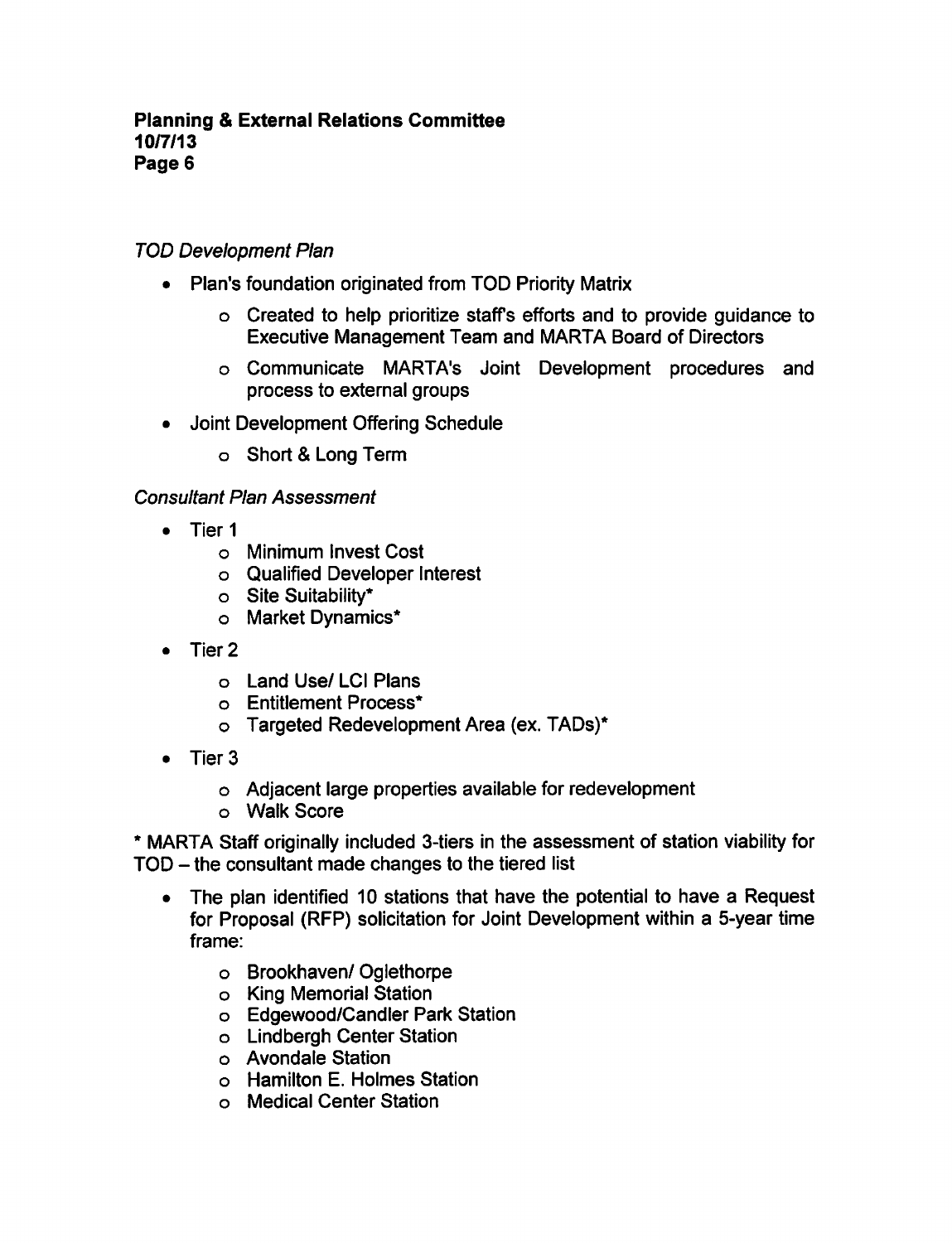### **Planning & External Relations Committee** 10/7/13 Page 7

- o Lakewood/ Ft. McPherson
- o Kensington Station
- Chamblee Station

Potential Short Term Development Opportunities (6-12 months)

- Potential Stations:  $\bullet$ 
	- o King Memorial Station (RFP Released)
	- Avondale Station (RFQ Released)
	- Brookhaven/Oglethorpe Station
	- Edgewood/ Candler Park
	- Medical Center
- "Low Hanging Fruit", stronger market fundamentals
- Community & municipality support (Avondale, King Memorial)
- Zoning, master plans & certain entitlements in place
- No parking replacement needed (King Memorial)  $\bullet$

Potential Short Term Development Opportunities (12-24 months)

- Potential Stations:  $\bullet$ 
	- Chamblee
	- Hamilton E. Holmes
	- Lindbergh Center
- Developer and/or Partner interest
- Zoning, master plans & certain entitlements in place

Longer Term Development Opportunities (24+ months)

- Potential Stations:
	- Kensington
	- Lakewood/ Ft. McPherson
- Development market may not be ready in short term
- Additional zoning & master planning efforts may be needed
- Replacement parking and other infrastructure hurdles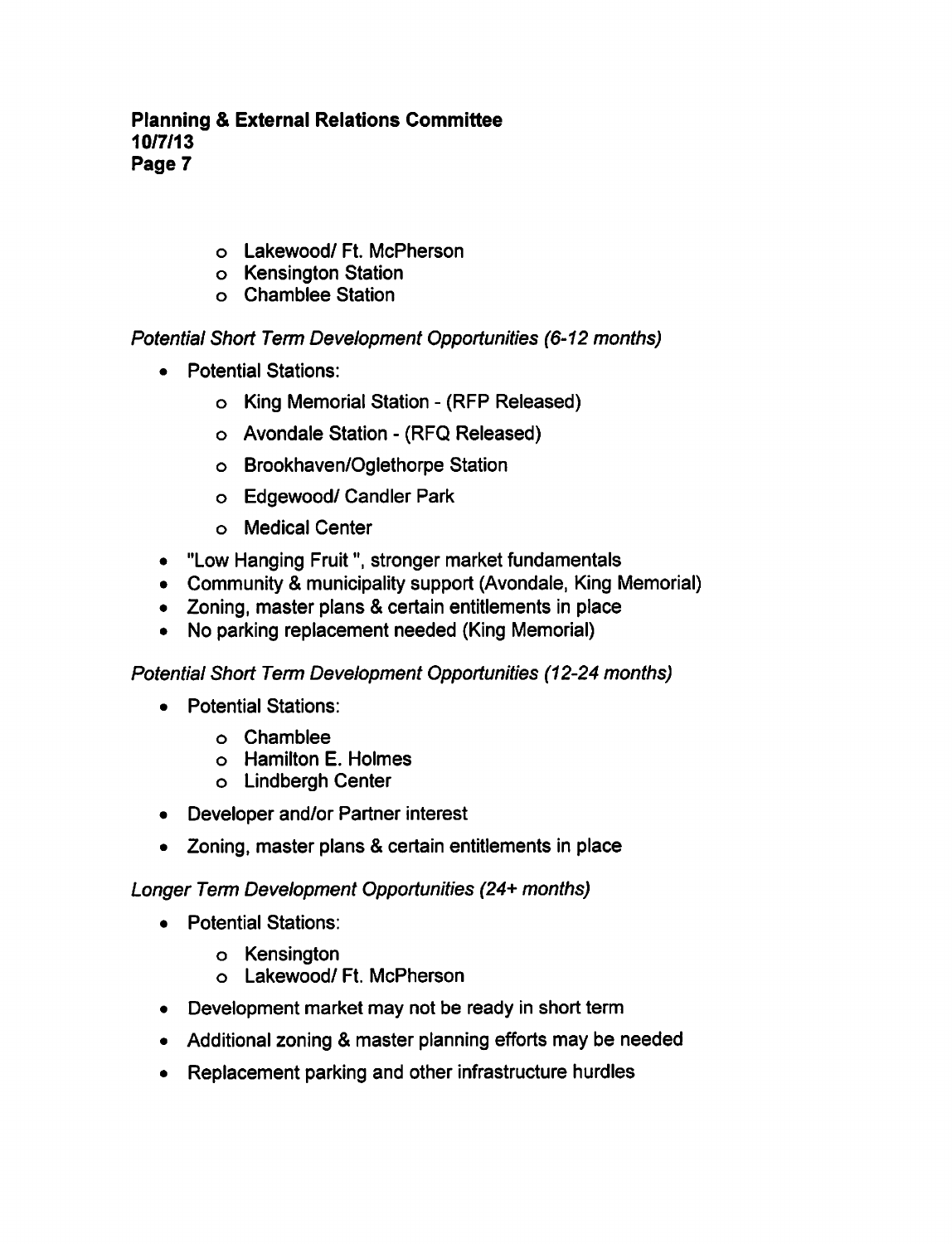Fall 2012 Identified Development Opportunities - October 2013 Status

- Avondale RFP (Final Proposals)  $-$  Due End of October
- Brookhaven Stakeholder Charrette October 21st
- Edgewood/Candler Park LOA Signed / Schedule under Development
- $\bullet$  Hamilton E. Holmes Potential 2014
- Kensington  $-$  Potential 2015
- King Memorial Final RFP Released September 12 / Due October 11
- Lakewood Ft. McPherson Watching Ft. McPherson Developments
- Lindbergh Center Potential 2014
- Medical Center Possible Modification to Existing Lease
- Oakland City Watching Ft. McPherson Developments

# King Memorial Station

- Using a two-step process to select development partner  $\bullet$ 
	- Based upon selection process for MMPT
- RFP Released July 15, 2013, due August 15, 2013
- Qualified Partners notified early September 2013
- Final Proposals due October 2013
- Anticipate November Planning & External Relations Committee (PERC) Recommendation

# Update - Avondale Station

- 7+Acre Mixed-Use Development
- LOA with City of Decatur authorized January 2013
- Released RFQ August 22nd
- Four (4) Development Teams
- Final Proposals due in October
- MARTA staff will be part of transparent selection process
- Drafting initial agreement terms between MARTA
- Any decision will require MARTA Board of Directors approval

# Update - Edgewood/Candler Park

- LOA Signed and Delivered to Invest Atlanta
- Invest Atlanta indicated willingness to: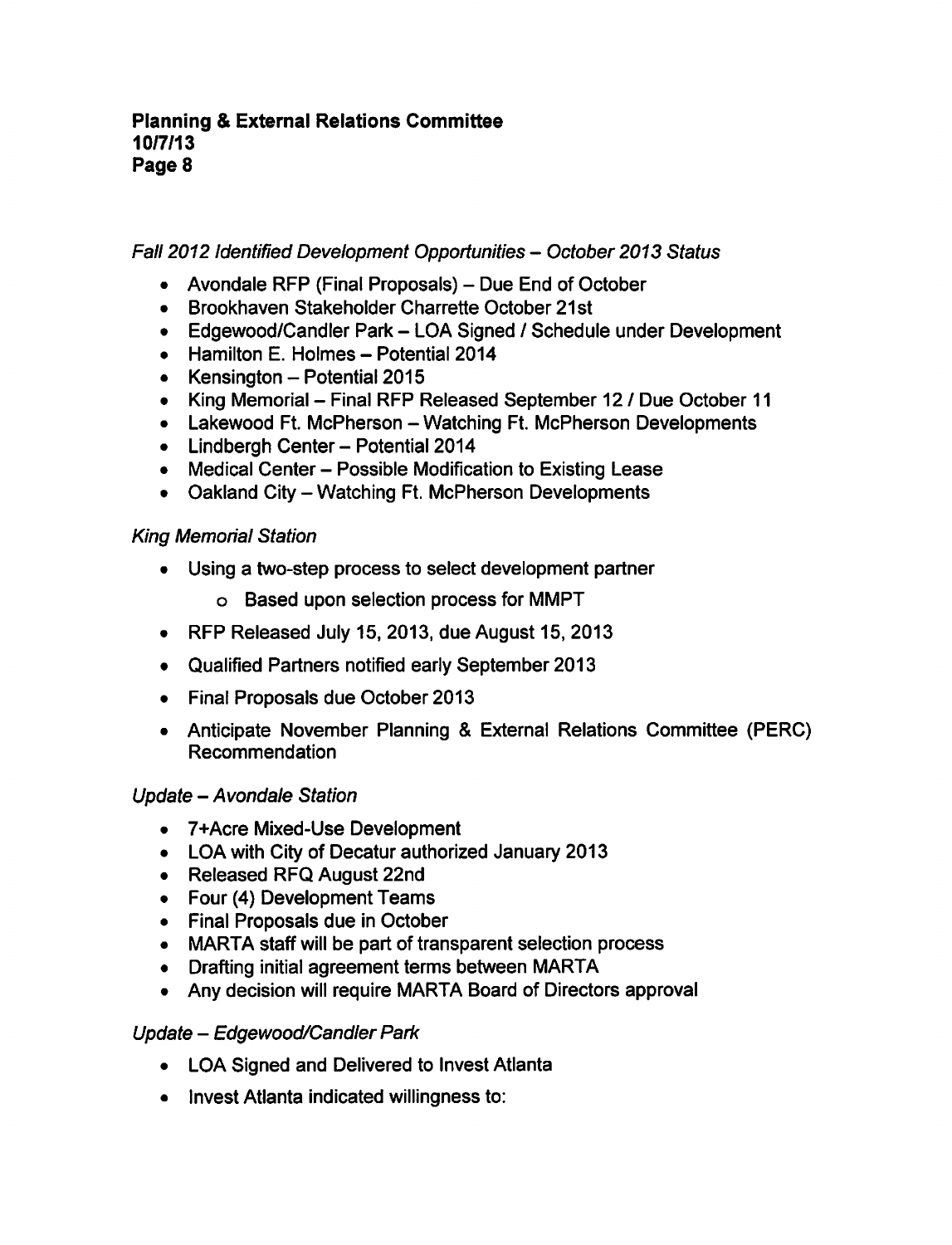### Planning External Relations Committee 10/7/13 Page

- Have competitive development team selection process
- Have MARTA input in the evaluation process with scoring
- MARTA staff working with City of Atlanta to prepare for future RFP release
- Preparing for RFP Release Early 2014  $\bullet$

# Abemathy 400 (near Sandy Springs Station)

- Existing 11 Acre Mixed-Use
- Development (Incomplete)
- Condominiums built 2008
- Proposed Office & Hotel
- Existing Ground Lease allows MARTA to reacquire the hotel parcel
- Legal process to reacquire the hotel parcel is underway with development  $partner$  – needed to be complete prior to competitive development selection process

# Update - Other Activities

- Brookhaven / Oglethorpe University:
	- o Community charrette scheduled for October 21st
	- Coordinating with City of Brookhaven on update of Comprehensive Plan
- Medical Center:  $\bullet$ 
	- Ground lease payments started and received in July from
	- Emory/St. Joseph's health care on Site II
	- $\circ$  Possible proposal for a hotel which would require renegotiation of ground lease of Site III
- Monitoring Ft. McPherson Redevelopment activities in relation to Lakewood / Ft. McPherson and Oakland City Stations

Mr. Durrett asked why was a RFQ released for Avondale.

Mr. Ward said MARTA did not know how much interest existed. Additionally, community developers wanted a two-step process.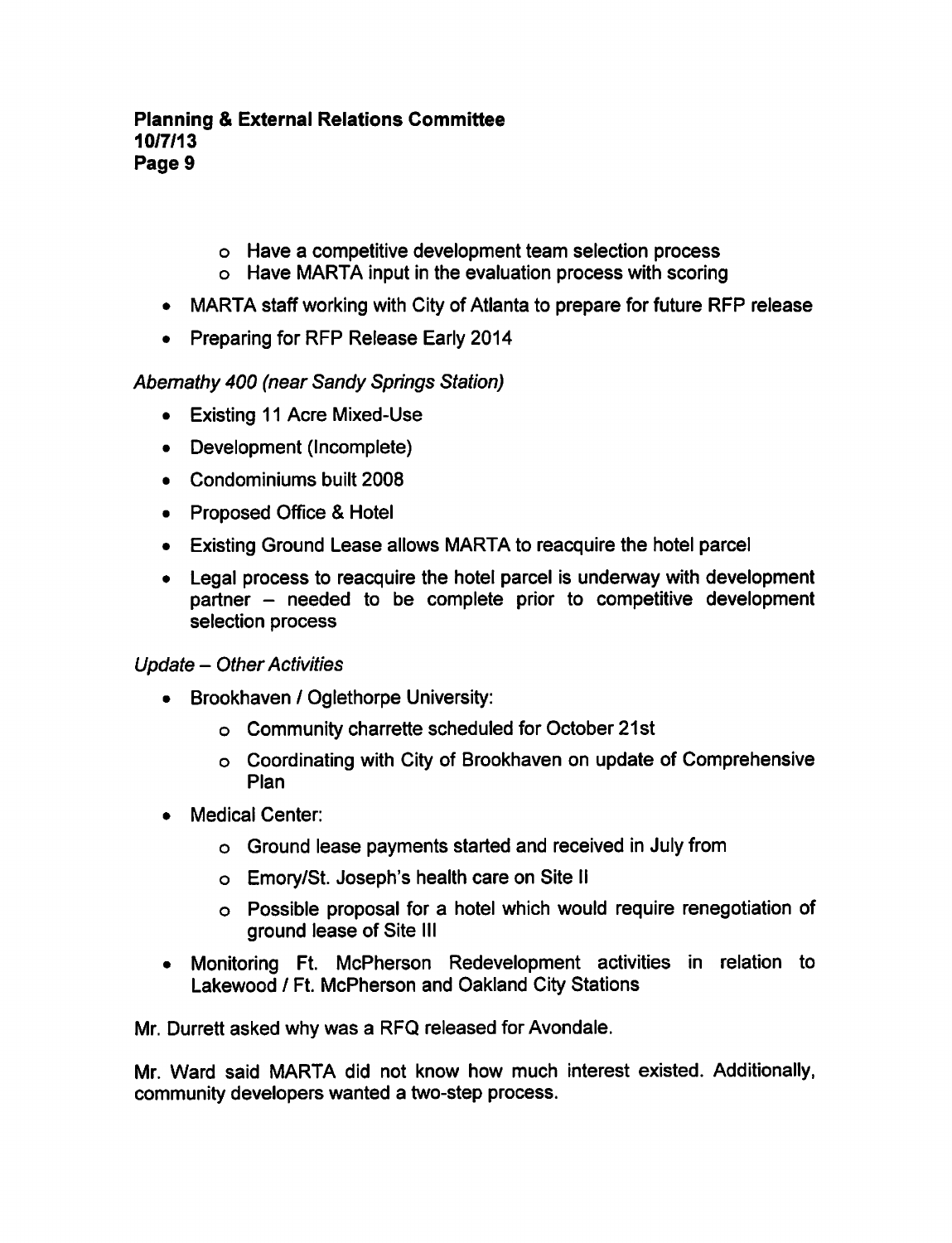Dr. Edmond asked if MARTA released an information sheet on what factors they are seeking.

Mr. Ward said MARTA hosted a Development Day during which information was provided to prospective developers and information is available on the Authority's website.

### Briefing 2013 Fourth Quarter Ridership

Mr. Thomas briefed the Committee on recent trends in MARTA's Ridership.

- FY 2013 fourth quarter ridership was 0.2% higher than for the same period in FY 2012
	- $\circ$  Since ridership was expected to rise 4.1% from the previous year, the effect was to leave passenger boardings 3.75% short of the forecast
- Passenger revenue directly associated with boardings rose by 3% from the fourth quarter of FY 2012 to the fourth quarter of FY 2013 but was 0.9% less than projected
- The average fare per boarding, which takes into account free transfers and various forms of discount, was \$1.0634 for the fourth quarter
	- This was nearly three cents higher than for the same period in FY 2012 mostly because a portion of the March 2013 (3rd quarter) passenger revenue ended up being booked in April (4th quarter)
	- It is important to note that the average one-way trip on MARTA involves 2.0 vehicle boardings, so the effective average price paid is approximately \$2.10
- For the months of April through June 2013, Rail and Bus ridership each increased very slightly (about 0.2%) compared to the same period a year earlier, while Mobility ridership experienced 3.7% increase
	- Compared to projections for the quarter, Rail ridership was 4.2% lower, Bus boardings were 3.2% lower and Mobility trips were 4.5% lower
- Average weekday ridership declined 0.7% during the fourth quarter of FY 2013, compared to the same quarter a year ago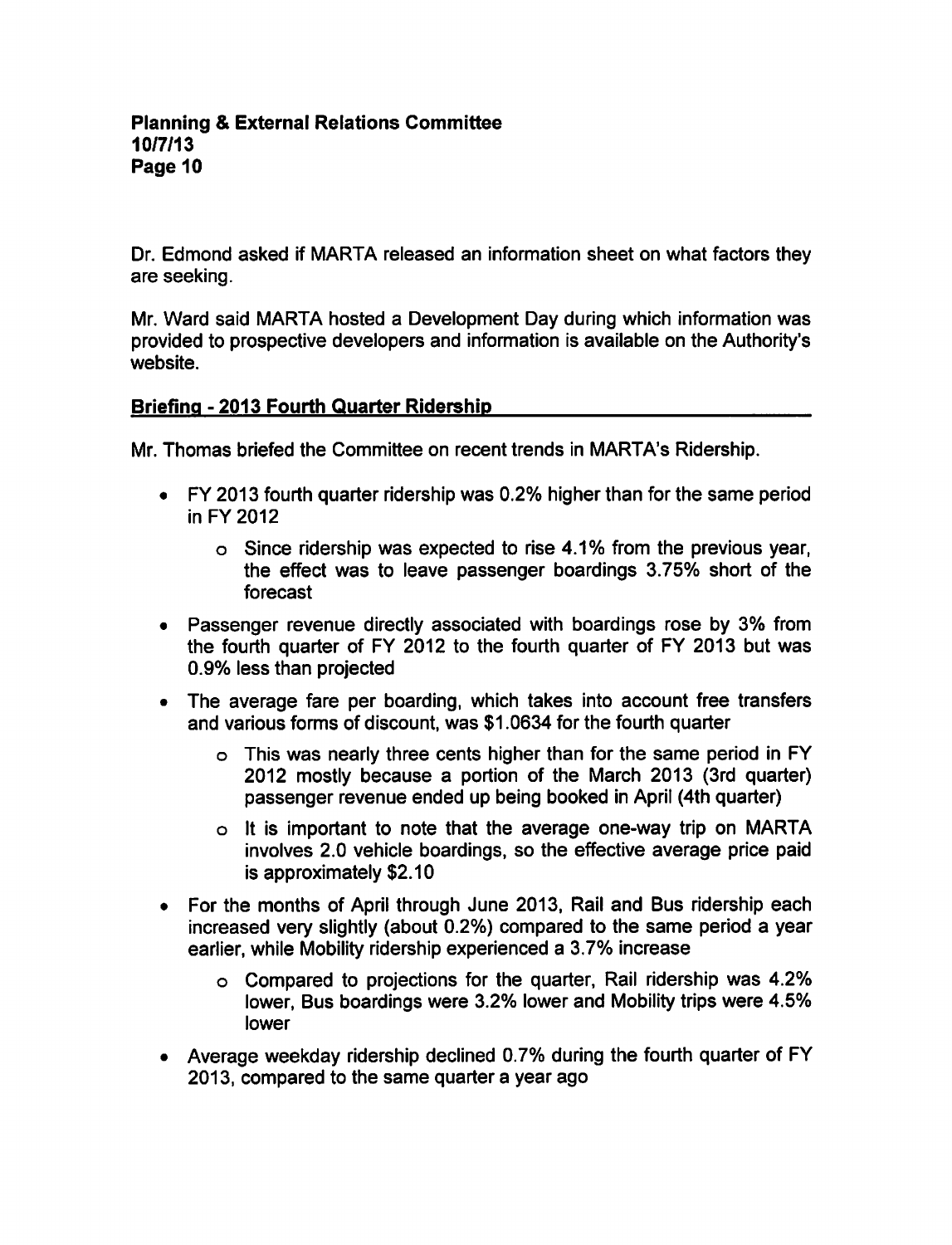- Ridership was adversely affected by relatively poor weather during April, May and July, although it was positively affected by the NCAA Final Four events in April and the Primerica convention in June
- The beneficial effects of these large special events were more evident on the weekends as average Saturday ridership rose 4.8%, and average Sunday ridership increased 4%
- As has been the case since October 2010, stored time period ridership (monthly pass, weekly pass, etc.) continued to decline in the fourth quarter of FY 2013, with an 8.7% drop from the same period in FY 2012
	- On the other hand, stored value (and Bus cash) ridership rose 6.8%, while stored trip boardings showed a 7.1% gain
	- Since stored time period ridership is now about the same as the other two methods combined, the two trends almost exactly canceled each other out

Mr. Daniels asked if the stored value on a Breeze Card expires after a certain time frame.

Mr. Thomas said no. The card itself expires.

# **Briefing - Advertising Policy Review**

Mr. Griffin provided the Committee with a review of MARTA's Advertising Policy.

# Current MARTA Advertising Policy

- Mediums
	- Print advertising inside rail stations
	- Print advertising inside buses, Mobility and rail cars and on buses and rail cars
	- Video displays inside rail stations
	- Video displays inside its buses and trains
	- Print advertising on bus shelters
	- Print advertising, billboards, banners, video displays or similar devices upon its facilities, structures and property
	- Website Advertising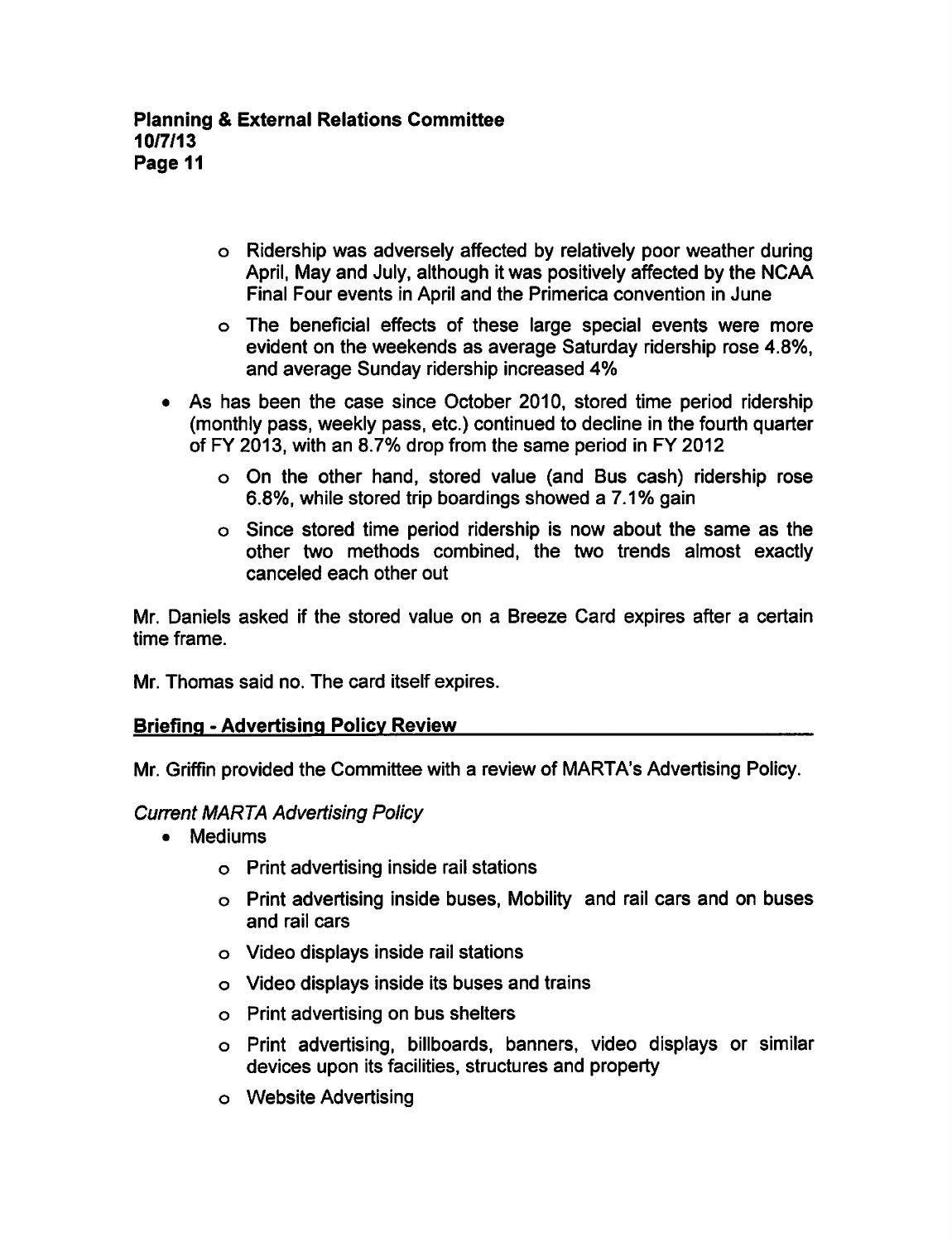- **Content** 
	- Acceptable Paid Advertising
		- Commercial: sole purpose to sell or rent services for profit or fee
		- Transit Advocacy: paid advertising regarding public safety, traffic laws, safety campaigns (child, highway safety, etc.)
		- Ad Council: community, education, health adopted by the Ad **Council**
	- Restricted Advertising
		- $\blacksquare$ Products or services related to human reproduction, sexuality and sexual stimulation
		- **Advertising that is obscene within the State Code**
		- Alcoholic beverages (excluding bus shelters, billboards and other outdoor displays and shall comply with state, federal and local law)
		- Tobacco is prohibited by law  $\blacksquare$

### State and Local Policies

- State and Local Entities Control:  $\bullet$ 
	- Structure construction and placement (i.e. bus shelters, billboards, building wraps, size and lighting) are issues governed by each individual jurisdiction in the MARTA service area
	- Local ordinances will be considered as the locations are identified

### MARTA Advertising Revenue (2014 Annual Revenue)

- Transit Advertising Buses, Trains, Stations \$5.7M Minimum Guarantee (MG)
- Bus Shelter Advertising Bus Shelters (alcohol allowed)  $$1.05M$  (MG)
- Platform Displays Electronic Signs  $$260K(MG)$
- $\bullet$  Billboards Advertising 5 Billboards (alcohol allowed) \$70K (Lease)
- Website Advertising  $-$  MARTA Website \$25K (70%)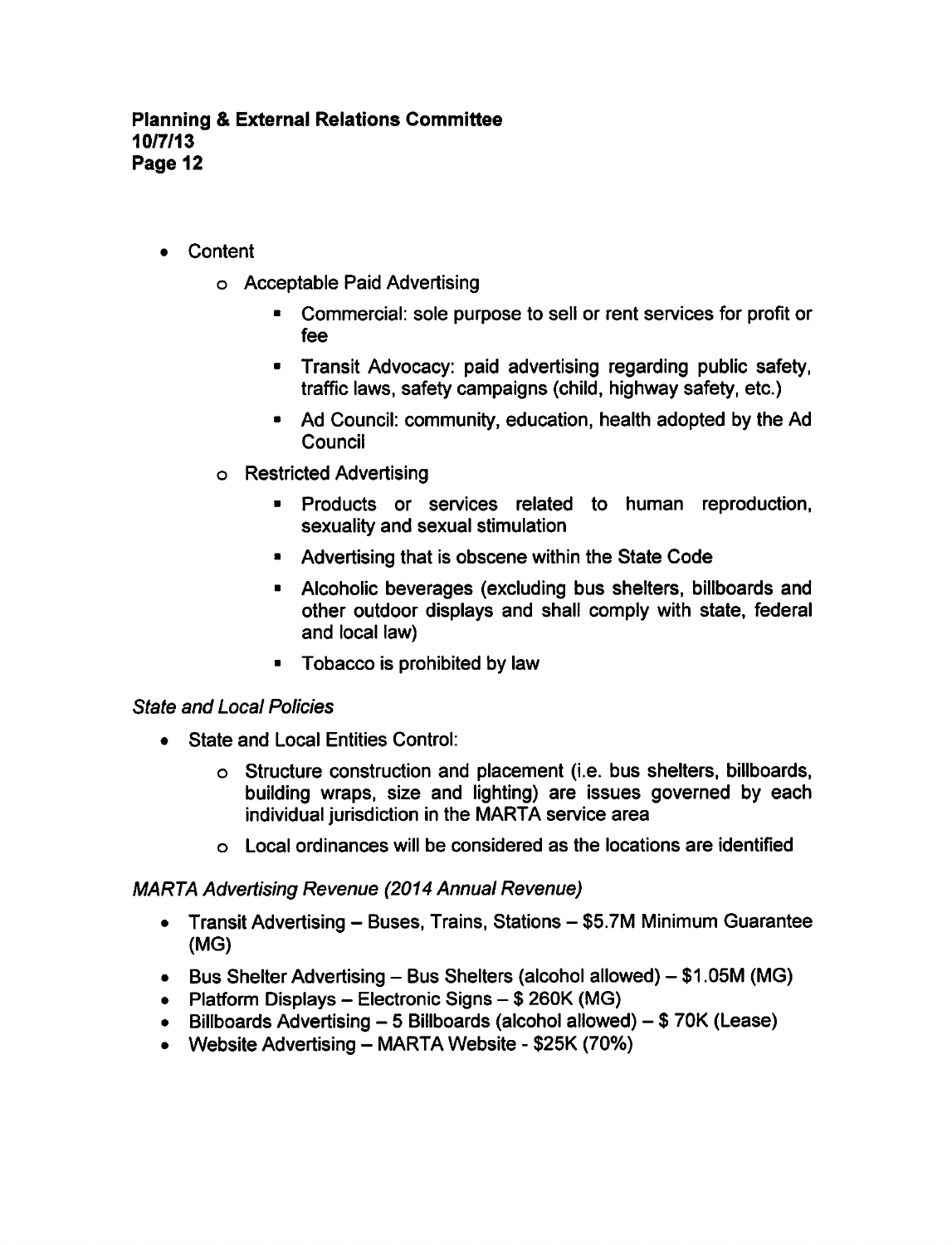### Alcohol Advertising Survey

- Following staff's presentation on this policy in the Fall of 2012, the Office of Research and Analysis conducted a survey of MARTA customers and non-customers regarding alcohol advertising in March 2013
- Survey was designed to get a general feeling of alcohol advertising on MARTA buses and trains as a way of generating additional revenue for MARTA
- 1,064 respondents (+/- 3.0% margin of error at the 95% confidence level) which included online, telephone and face-to-face intercepts

### **Research & Analysis Report Conclusion**

- More than 60% of the respondents would accept alcohol advertisements on MARTA vehicles and in stations
- 46% of parents with minor children agreed it is a good idea for MARTA to allow alcohol advertising and 41% of parents with minor children disagreed it is a good idea for MARTA to allow alcohol advertising
- 55% of responders would not have an adverse opinion of MARTA while 33% indicate they would have an adverse opinion of MARTA if they allow alcohol advertising
- Survey results suggest that MARTA should expect some level of complaints or resistance to alcohol advertising

### Alcohol Revenue Potential

- General:
	- CBS Outdoor believes an additional \$500,000 annually in ad revenue could be generated with the elimination of the alcohol **restriction**
- Estimated Revenue to MARTA:
	- Contract addendum allowing 50/50 split of all alcohol related advertising revenue could generate an additional \$250,000 annually for MARTA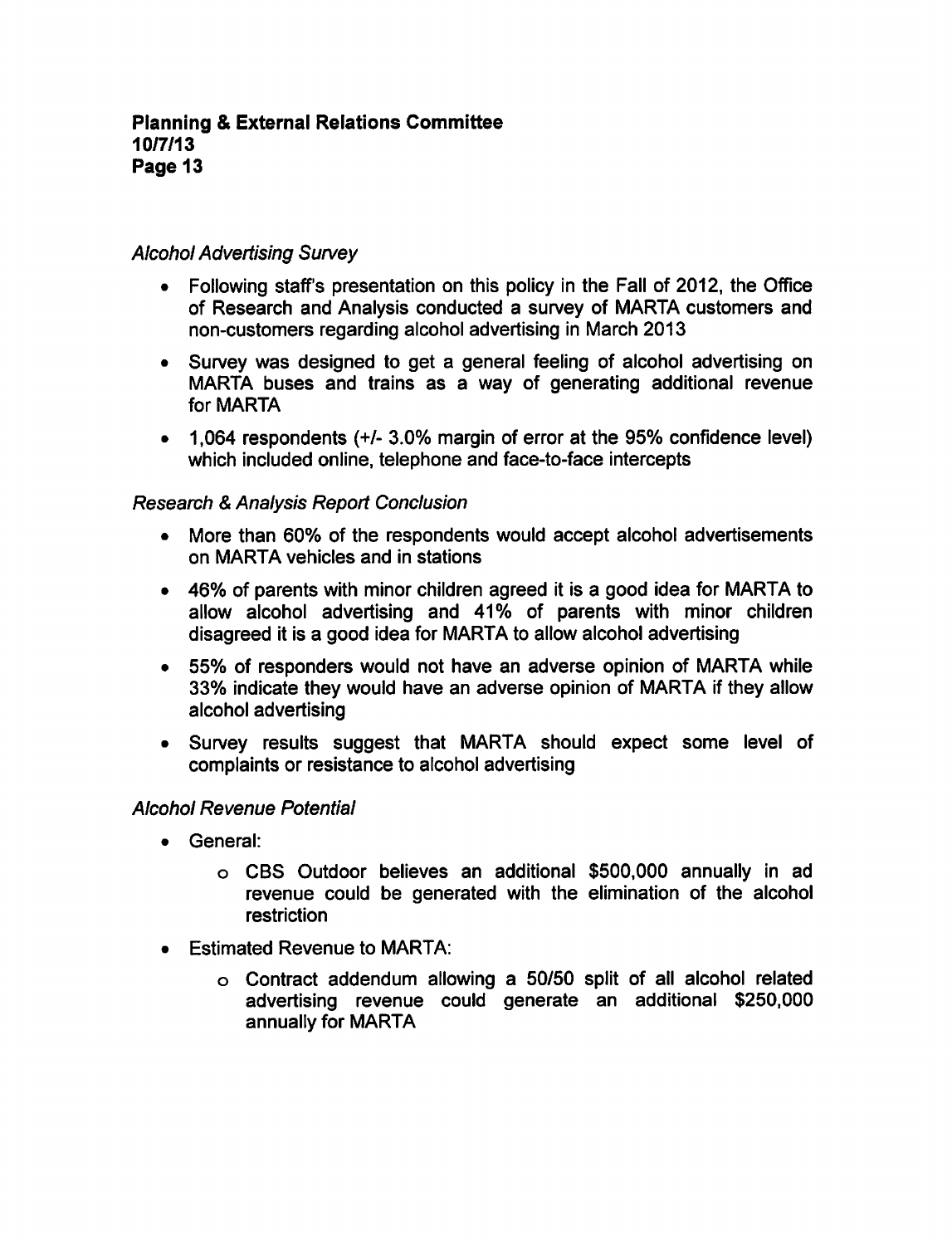### Proposed MARTA Alcohol Advertising Restrictions

- 1) CBS limited to no more than 20% of ad inventory at any one time
- 2) CBS prohibited from targeting of geographical area (general coverage only)
- 3) CBS to include a "Drink Responsible" message in ad content
- 4) CBS to adhere to state and federal ordinances

### Staff Recommendation

- 1) Recommend the Board modify MARTA's Advertising Policy to allow alcohol advertising on MARTA Buses, Trains and Stations until the current CBS Outdoor Contract ends effective December 31, 2014
- 2) This change in the policy will allow evaluation and monitoring period of this new advertising medium during 2014 to determine revenue impact and community reaction
- 3) Allowing alcohol ads will likely increase the next Transit Advertising Minimum Guarantee (MG) contract for MARTA

Ms. Miller said the Authority should require CBS to affix a "Please Drink" Responsibly" message to all alcohol advertisements. Additionally, MARTA needs add messaging that reminds patrons that drinking and eating on trains and buses is prohibited.

Dr. Edmond asked if a policy is in place that gives MARTA the authority to determine the appropriateness of advertisements.

Mr. Parker said yes; MARTA has final review of advertisements and can decide if an item needs to be pulled.

#### Other Matters

Mrs. McClendon made the following announcements:

MARTA received very positive news coverage regarding its Full-Scale Emergency Exercise, "Operation High Stakes," which was held at College Park Station over the weekend. HLN (formerly Headline News) covered the event thoroughly in order to put together a feature about the exercise. The story is expected to appear on the network this week.